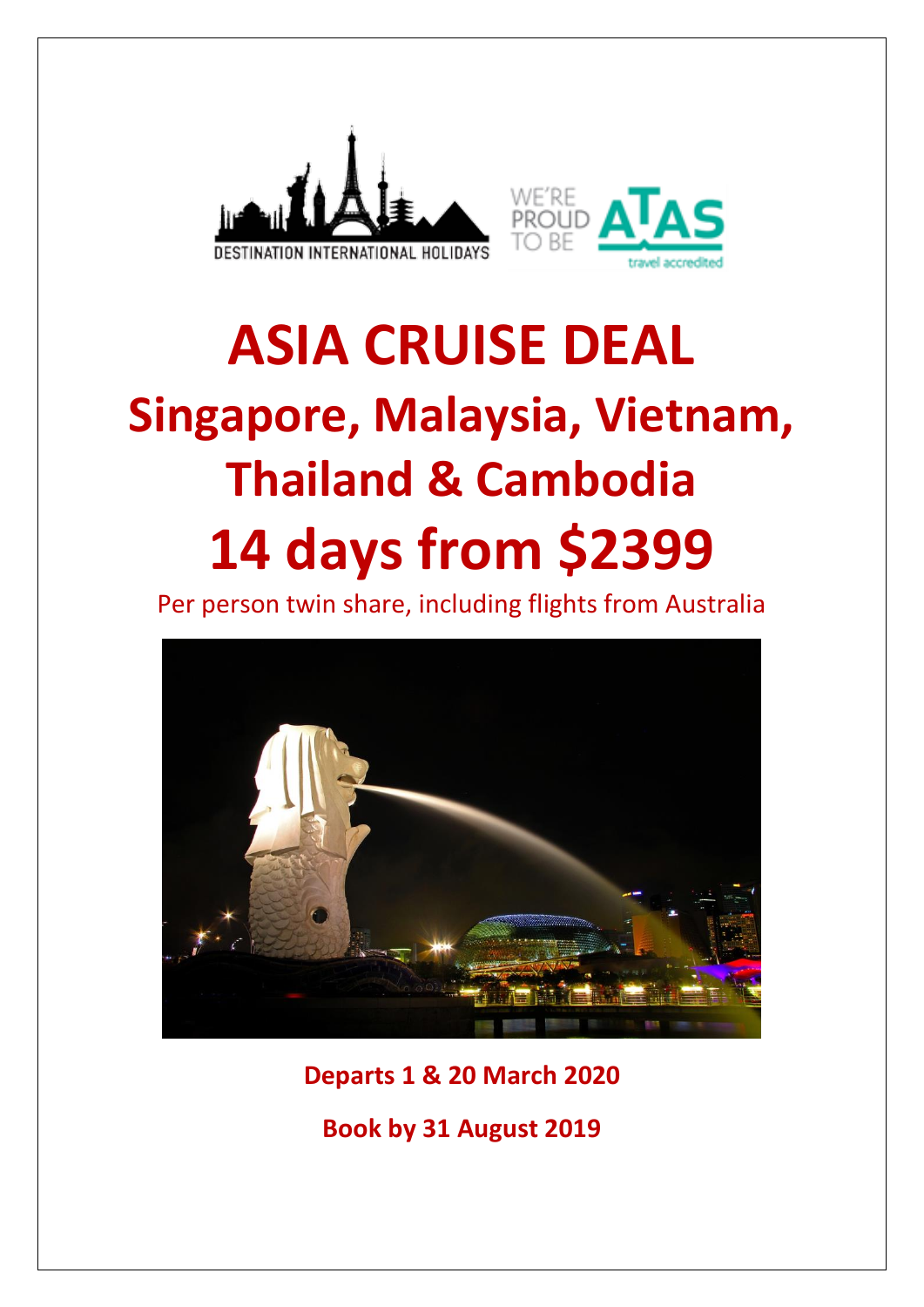## **Prices:**

Inside Cabin  $$2399$  per person twin share Oceanview Cabin \$2699 per person twin share Balcony Cabin  $$3299$  per person twin share

## **Cruise Package Includes:**

- Return airfares from Melbourne, Perth, Sydney & Gold Coast with baggage included
- 1 night V Lavender Hotel Singapore
- 11 nights South East Asia cruise round trip from Singapore
- Cruise aboard Sapphire Princess
- All meals & entertainment included on cruise

## **Excludes:**

- Single supplement
- Travel insurance (required)
- Meals & sightseeing not specified in the itinerary
- Optional tours
- Items of a personal nature, such as drinks, snacks, WiFi, laundry etc
- Any items or services not listed in the above inclusions or in the itinerary

*Subject to confirmation by the airlines, hotel & cruise operator. Booking conditions & cancellation fees apply.*

## **Call Destination International on 1300 813 391 for enquiries & reservations.**

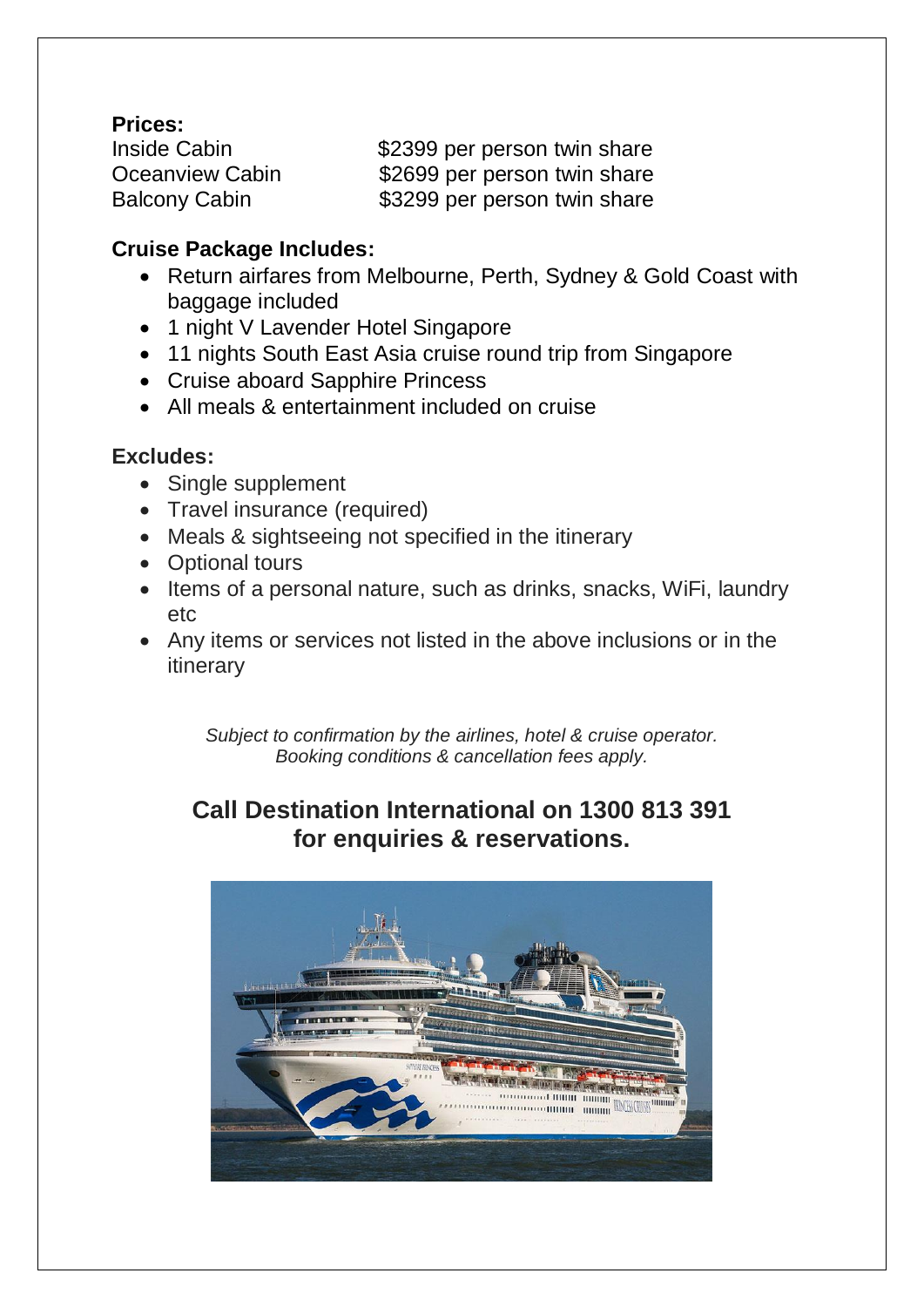## **Itinerary and Ports:**

## **Day 1 – Fly to Singapore**

On arrival in Singapore, please make your own way to your hotel and enjoy your time exploring this fabulous city**.** 

## **Day 2 – Board Cruise**

After checking out of your hotel in the morning, you day is at leisure before making your own way to the port to board the magnificent Sapphire Princess**.** 

|                | <b>DAYDATE</b> | <b>PORT OF CALL</b>                               |          | <b>ARRIVALDEPARTURE</b> |
|----------------|----------------|---------------------------------------------------|----------|-------------------------|
| 2 <sup>1</sup> |                | <b>Singapore, Singapore</b>                       | Embark   | 04:00 PM                |
|                |                |                                                   |          |                         |
| 3              |                | At Sea                                            |          |                         |
| $\overline{4}$ |                | Kota Kinabalu, Malaysia                           | 12:00 PM | 08:00 PM                |
| 5              |                | At Sea                                            |          |                         |
| 6              |                | <b>Nha Trang, Vietnam</b>                         | 07:00 AM | 04:00 PM                |
| 7              |                | <b>Phu My, Vietnam</b>                            | 07:00 AM | 06:00 PM                |
| 8              |                | At Sea                                            |          |                         |
| 9              |                | Sihanoukville, Cambodia                           | 07:00 AM | 04:00 PM                |
| 10             |                | <b>Bangkok (Laem Chabang),</b><br><b>Thailand</b> | 07:00 AM | 07:00 PM                |
| 11             |                | <b>Ko Samui, Thailand</b>                         | 08:00 AM | 05:00 PM                |
| 12             |                | At Sea                                            |          |                         |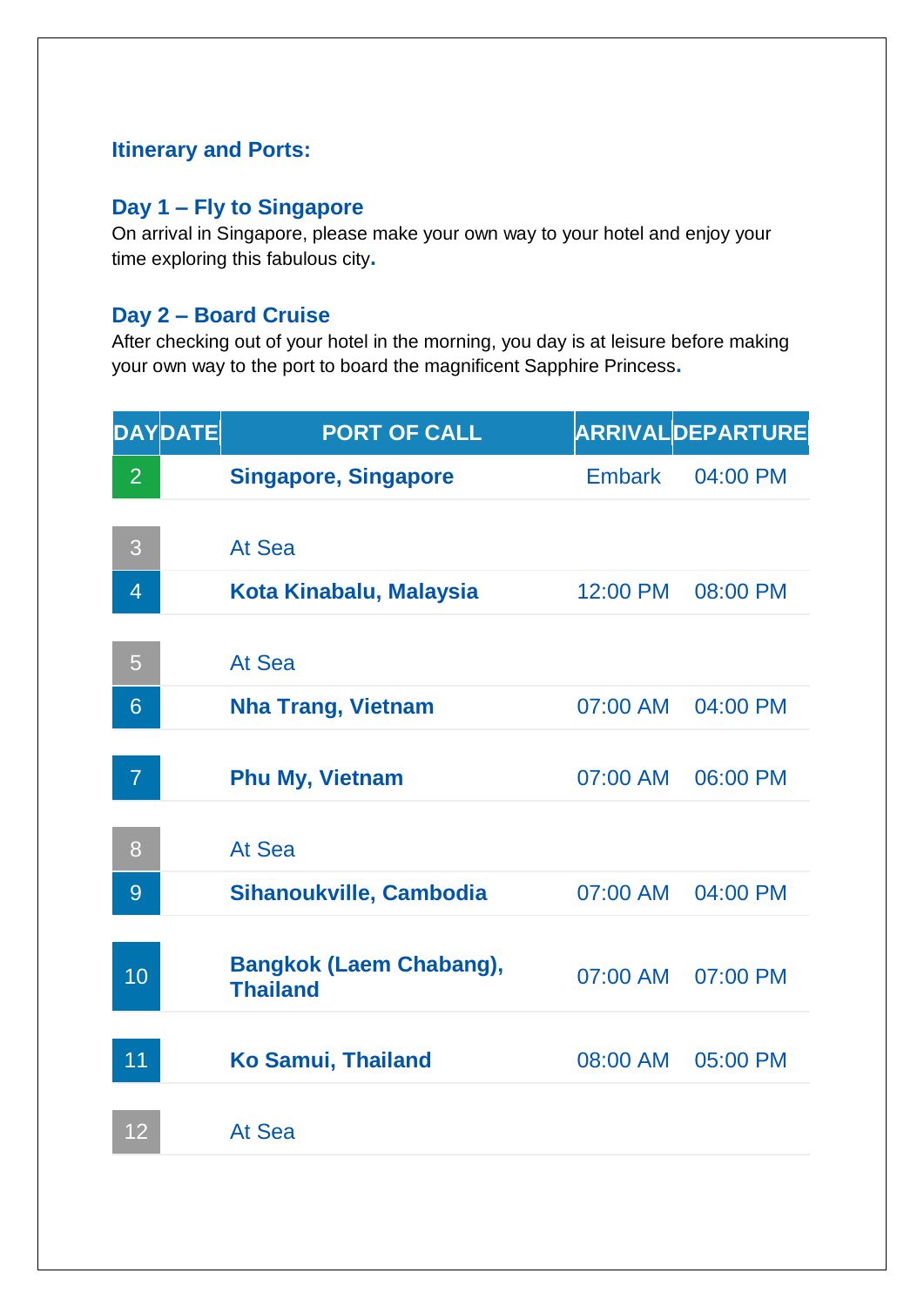# 13 **Singapore, Singapore** 07:00 AM Disembark

## **Day 13 – Fly to Australia**

On your return to Singapore, please make your own way to the airport for your flight to Australia**.** 

## **Day 14 – Arrive Home**

Journey ends – memories begin!

## **Sapphire Princess Overview**

Sapphire Princess departs Shanghai for Fremantle, Adelaide and Melbourne in October 2020. Sapphire will mostly sail out of Melbourne to New Zealand. Additionally, she visits all the mainland capitals, and in March 2021 circles Australia with interesting itineraries. Meanwhile she is based in Southampton until October 2019, Sapphire Princess offers a range of tours to the Mediterranean, Baltic, northern Norway, and the New England region of North America. In late October 2019 she returns to Singapore and continues tours of SE Asia over 7 to 21 nights. From April 2020 Sapphire Princess sails out of Shanghai and Hong Kong to many ports in East Asia. Princess Cruises organises on-shore tours that can be booked before sailing or during the cruise. For some voyages pre- and post-cruises tours are available to extend your stay in major ports.

## **Accommodation**

There are six types of cabin and 35 price categories: insides, outsides (some obstructed), balcony cabins, outside mini-suites (with and without balconies) and balcony suites. Cabins are roomy and nicely appointed, with satellite TV access to major channels. Standard cabins are practical and attractive, many have additional upper berths for children, and some have inter-connecting doors. The larger the stateroom, the more additional facilities. All guests receive turndown service, chocolates on pillow at night, bathrobes and amenity kits, and complimentary room service on most items 24 hours a day. There are no single cabins, 28 wheelchair-accessible cabins, and some cabins accommodate families of three and four.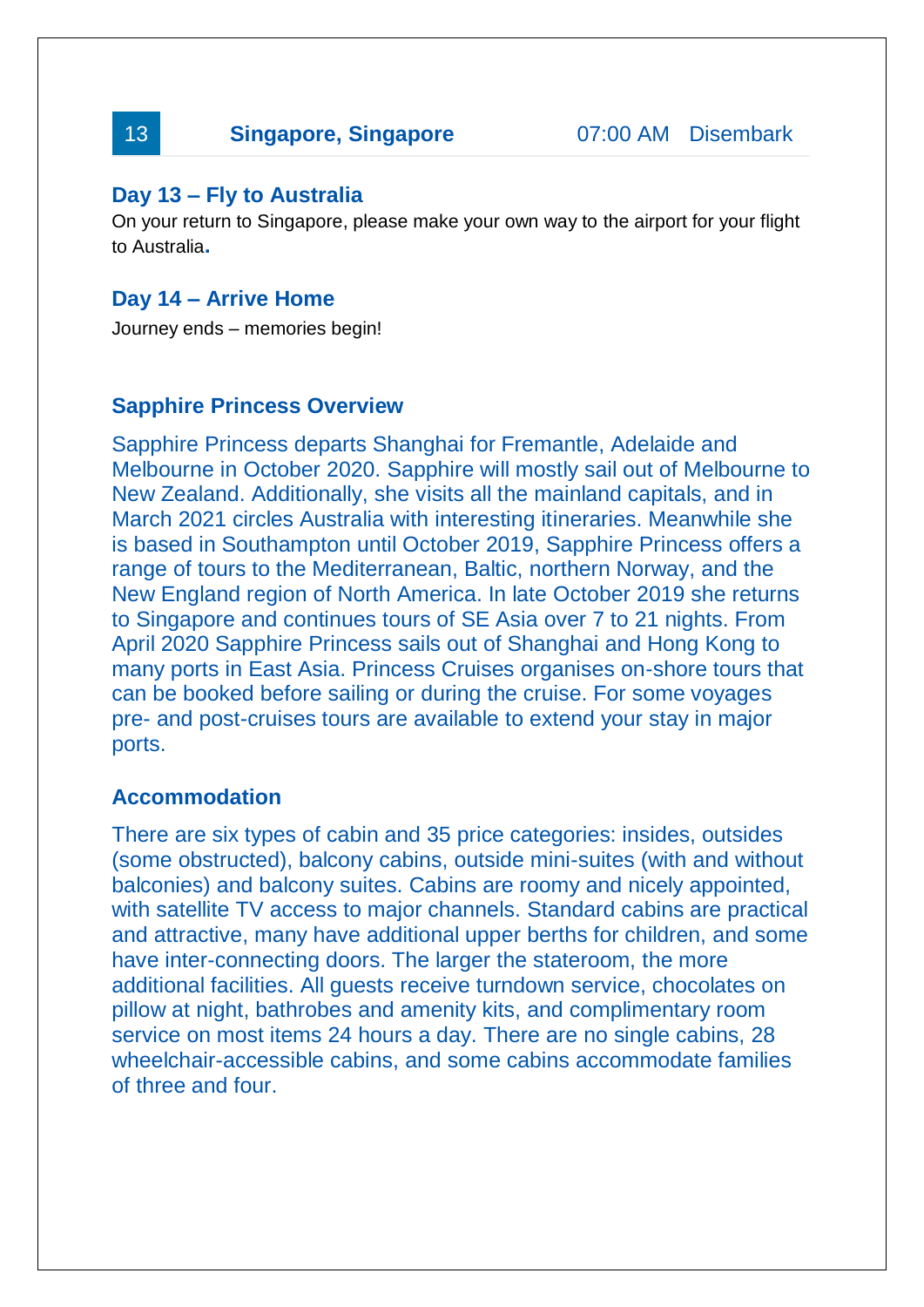## **Food and Dining**

Traditional dining in the International Dining Room offers you a preselection of one of two seating times throughout the cruise. Anytime Dining (sitting when and with whom you choose) is offered in the four other themed dining rooms. All serve five course meals changed daily, with chefs inducted into the prestigious Chaîne des Rôtisseurs gastronomic society. Sabatini's serves Italian cuisine and Sterling Steakhouse serves steak and seafood (for an extra cover charge). Dress code is smart casual, and on cruises longer than three days dress for a formal night for every week of sailing. Breakfast and lunch are provided in an open seating arrangement. (Of course a continental breakfast can be delivered to your stateroom, and there is a stateroom menu.) Passengers booked in cabins with balconies can order several special, romantic meals to be served restaurant-style on the verandah - Ultimate Balcony Dining. Order special dietary requests before sailing.

## **Entertainment**

As for entertainment, there is more than can be squeezed into a week. The Princess Theatre is two decks high, featuring glamorous production shows every second or third evening. The Vista Show Lounge with its three stages presents cabaret, and doubles for lectures, bingo and horse-racing during the day. Explorer's Lounge hosts cabaret acts and dance bands. Movies first-run feature films pool-side at Under the Stars on Sun Deck. There are 12 bars and lounges with live music and dancing. A new feature is the new three-deck-high street-cafe-style Piazza, for sipping coffee and watching the occasional passing performer. Stroll around and shop duty-free, or check your email at the Internet Café.

# **Reservations Phone 1300 813391**



ATAS Accreditation Number: A10718

ATAS vets travel agents against strict criteria to ensure they meet certain standards, are reliable and professional businesses. ATAS agents need to meet high levels of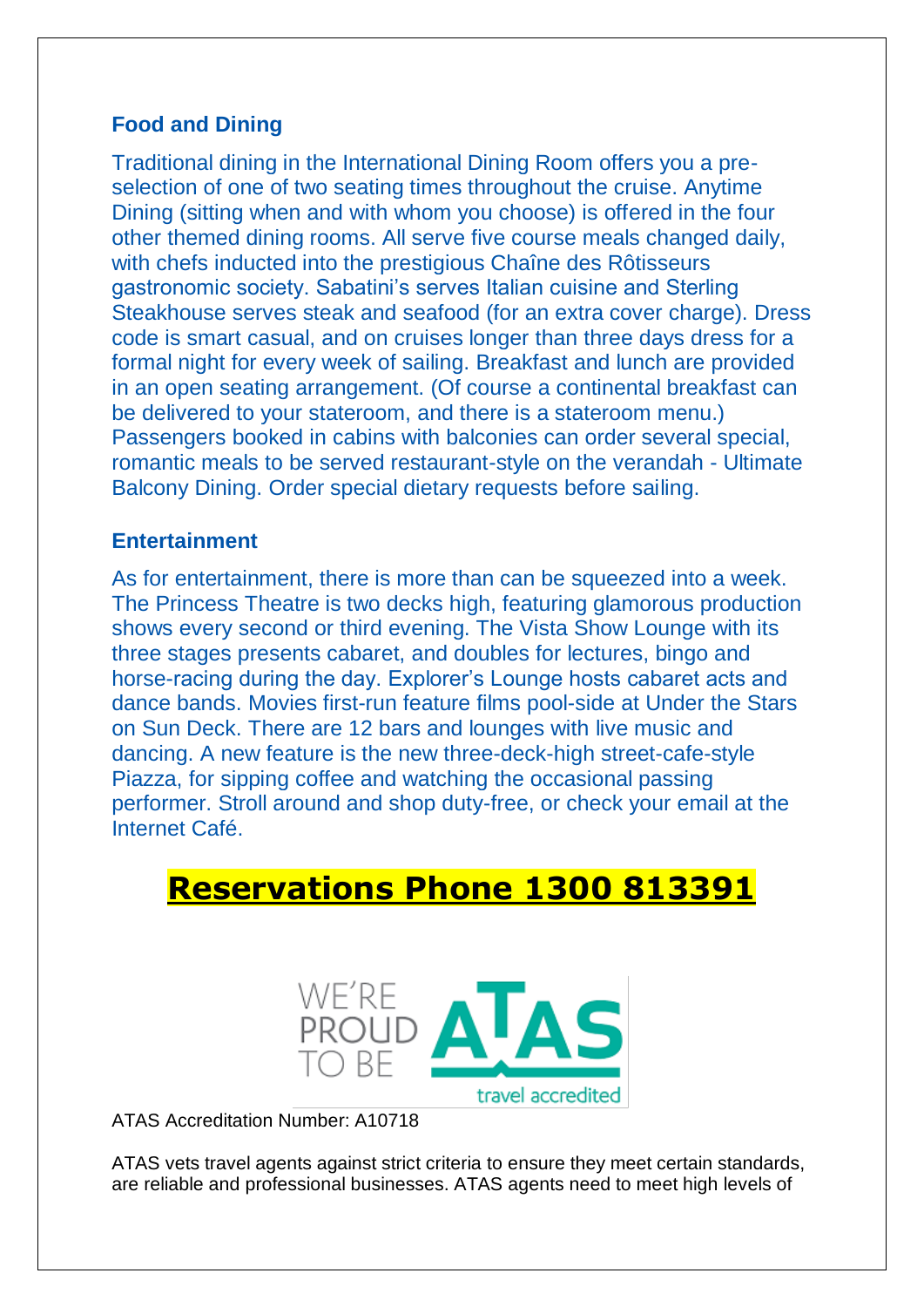business discipline, training, compliance with Australian Consumer Law and compliance with a strict code of conduct – ensuring your piece of mind when booking travel.

We have met these stringent requirements in order to become nationally accredited. Our accreditation means we are the best in the industry, credible and a professional business that takes pride in its staff being expertly trained. This means you can book your travel knowing you're in the safe hands of a trusted and reputable travel agent.

Further information can be found at<http://www.atas.com.au/>

#### **Affordable Holidays - HOW DO WE DO IT???**

We go directly to our overseas suppliers to source the best possible price and holiday for you. That's why our holidays are so affordable! There are many overseas operators that currently do not sell their holidays in Australia and we have approached these reputable businesses to represent them in our country. These travel professionals offer exceptional service and tours at just the right price. If you think you are paying too much for your travel arrangements, please give us a call, we will do our best to find you a holiday that fits within your travel budget.





#### **DESTINATION INTERNATIONAL HOLIDAYS BOOKING CONDITIONS Please read this information prior to making your reservation**

#### **BROCHURE VALIDITY**

The information presented in our brochure is correct to the best of our knowledge, but is subject to change without notice. Changes can occur with respect to prices, itineraries, duration of holidays, service standards, tour content, airfares and schedules. This is out of our control. Please ensure you advise details of your requirements at the time of booking.

#### **GOODS AND SERVICES TAX (GST)**

The Australian GST does not apply to international travel. Any service fees, courier, cancellation and amendment fees are subject to GST. You will be charged GST where applicable.

#### **DEPOSIT**

A deposit is required to confirm your booking (varies depending on package booked). Receipt of deposit will be taken as an understanding by Destination International Holidays that the customer has checked their confirmed travel arrangements and has read and agreed to the terms and conditions.

### **FINAL PAYMENT**

Payment in full must be made no less than 120 days before travel, unless required earlier by any supplier.

#### **PRICES**

All prices for our tours are advised in Australian Dollars (\$AUD). They are based on airfares, schedules and tariffs at the time of printing. Destination International Holidays reserves the right to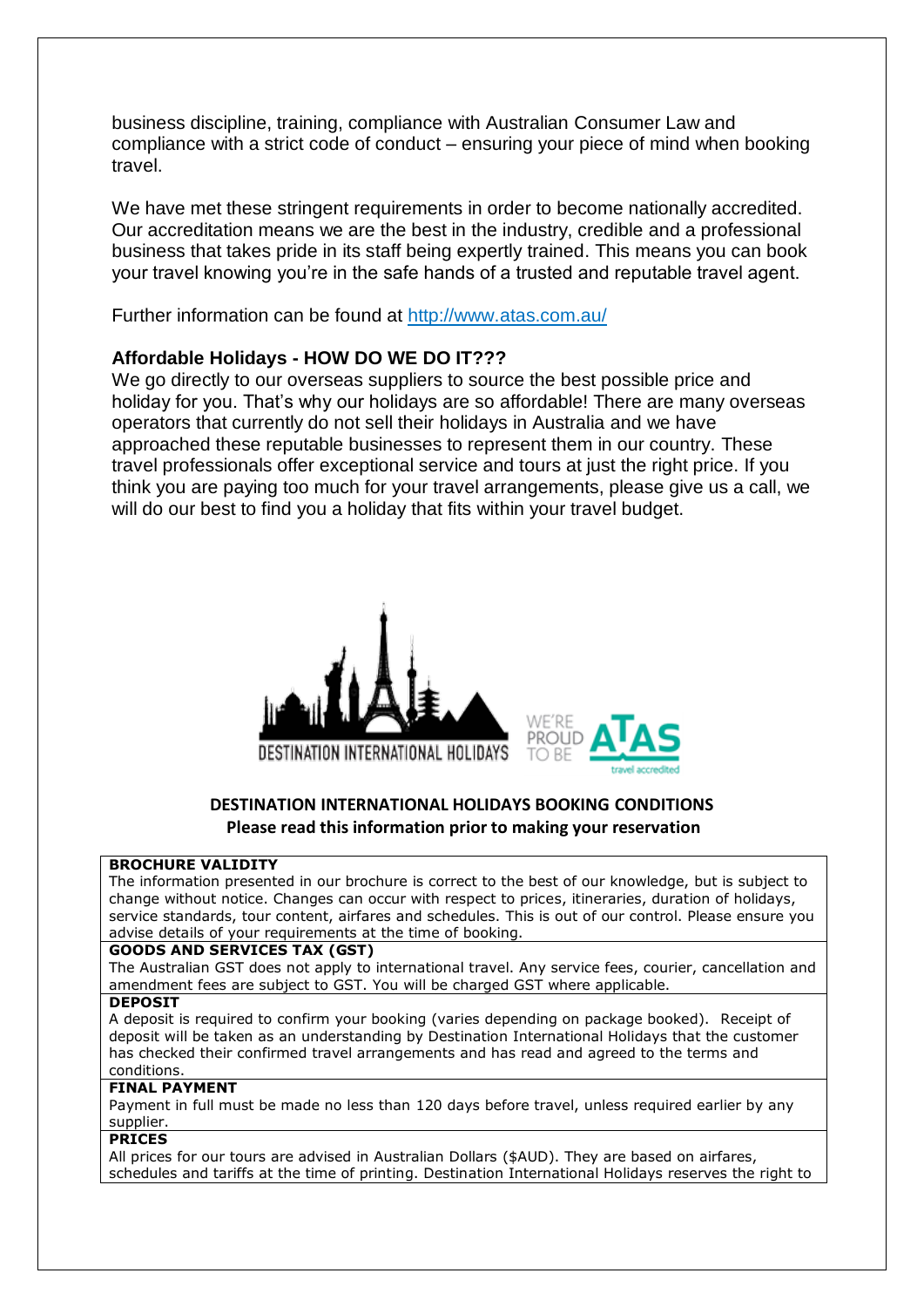vary the cost of the tour, taxes and airline prices if necessary by reason of currency fluctuation, cost increase, or airfare increase. All prices are subject to confirmation from local tour operators. Once full payment has been received by Destination International no surcharges in respect to currency fluctuations will be applied.

#### **ITINERARY CHANGES**

Destination International Holidays reserves the right to amend the itinerary for reasons such as service requirements, road or weather conditions or unforeseen circumstances. Where a change is of a significant nature, it will be advised to our customers in writing. Destination International Holidays reserves the right to substitute hotels, lodges, inns and camps with properties of similar standard

#### **AMENDMENT FEES**

Any deviation to packages advertised or quotes will incur a fee of \$150 per person.

Should you need to alter your confirmed reservations, there will be an automatic fee charged of \$150 per amendment or transaction, plus any new arrangements made. Additionally, there may be cancellation fees levied by the tour operator or fees may be applicable where arrangements have been pre-purchased. In addition, we charge

- \$50 per person for all airline seat reservations and baggage charges plus any airline fees.
- \$100 per person for all Tourist visa processing plus the cost for the visa fee.
- \$75 per person to reissue any travel documents lost in the mail.
- \$100 per person to process insurance claims when travel insurance has not been purchased from this office.

#### **CANCELLATIONS**

Cancellation fees will be levied relative to the amount of notice given as follows:

| Days' Notice   90 or more |                                                              | 75-90   65-75   65-1 |      |
|---------------------------|--------------------------------------------------------------|----------------------|------|
|                           | Loss of Deposit and 50% loss of fare $\vert$ 75% $\vert$ 85% |                      | 100% |

The above are Destination International Holidays cancellation fees. Airlines and Tour Operators may have additional fees. Transfer of a confirmed booking to another tour or departure date is deemed a cancellation of the original booking. There will be no refund for cancellation of unused services on or after commencement date. Please note that employees of any overseas suppliers are not authorised by Destination International Holidays to make any undertakings to our clients in respect of refunds or other matters.

#### **ACCOMMODATION**

There will be variations in the size, standard and presentation of rooms and facilities within the one hotel. This is beyond the control of Destination International Holidays.

#### **CLAIMS**

If you encounter any problems on your holiday, you should to try and solve it directly with the supplier whilst overseas. If it is not possible to do so please do so in writing within 30 days of completing your Destination International Holidays arrangements.

#### **TRAVEL INSURANCE**

You must be insured for the duration of your trip. You need comprehensive travel insurance to cover cancellation, health requirements, luggage and additional expenses. Insurance policies rarely cover for loss of cash.

#### **PASSPORT, VISA & VACCINATIONS**

You must familiarise yourself with any visa and health requirements that may be applicable in the countries you are visiting. You are responsible for all entry/exit health and any other documents required by laws, regulations, orders, demands or requirements of countries visited or transited. Please note that passport and visa requirements are not the responsibility of Destination International Holidays. We will not be held liable for any loss or expense due to the failure to comply with the above. We recommend that you be in possession of a passport valid for at least 6 months beyond your intended stay overseas.

#### **CONSULAR ADVICE**

Official travel advice issued by the Australian Department of Foreign Affairs and Trade is available by calling 1300 555 135 or visiting their web site [www.dfat.gov.au.](http://www.dfat.gov.au/) You must review this information both prior to making your booking and prior to departure.

#### **TOUR CONDITIONS**

Destination International Holidays does not itself provide carriage services, accommodation, transport or tours. Destination International Holidays acts as an agent for the "Service Providers"). All products and services provided by Service Providers are provided on those Service Providers own